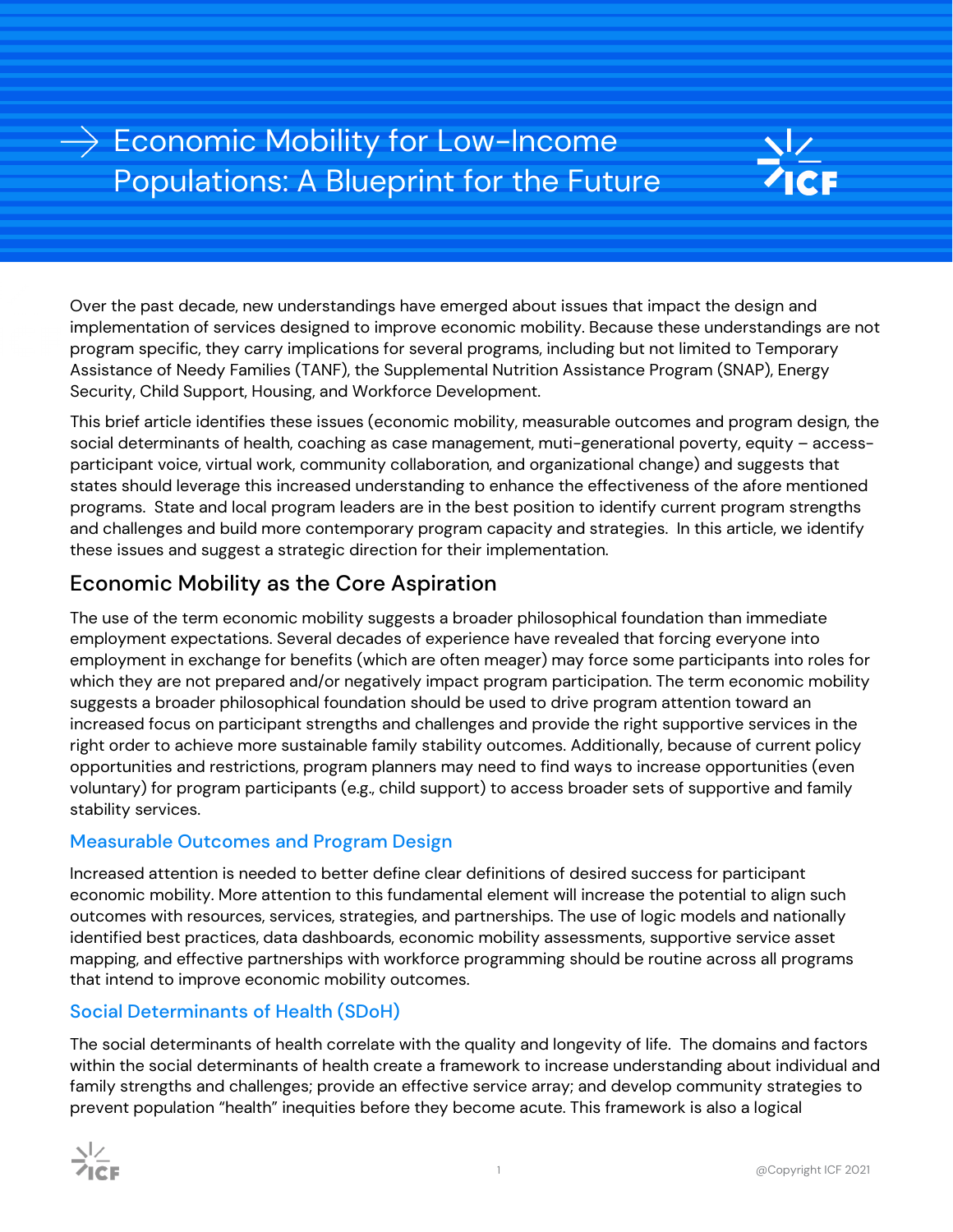foundation to improve service coordination, integrate and/or consolidate programs and human service, physical health, and behavioral health agencies.

#### Coaching as Case Management

Traditional case management is a process to help individuals and families address one or more specific challenges (e.g., employment). Generally, traditional case management uses screening tools to determine participant eligibility, identify barriers, and impose organizationally-driven plans and timelines. These expectations can emphasize compliance, an agency/case manager driven action plan, and a case manager–participant relationship characterized by one way communication to the participant.

In contrast, coaching as case management is a philosophy and set of techniques used by the case manager to support participants in self-identifying and achieving their goals through individualized planning. Coaching increases participant involvement and ownership in the process by emphasizing participant strengths and goals rather than organizationally determined measures of success. Effective coaches understand the impact of toxic stress on executive brain function and use motivational interviewing and trauma informed practice to conduct comprehensive assessments for participants to self-identify strengths and short and long-term goals, create a participant driven action plan, and foster a case manager–participant relationship characterized by rapport, authenticity, and trust.

#### Multigenerational Poverty

Communities around the country are implementing multigenerational approaches that focus simultaneously on supporting parents and preventing their children, and sometimes their children's children, from repeating a cycle of poverty and poor health outcomes. Whole family approaches in lowincome housing areas and in other contexts create efficiencies, multiplier effects, and can increase access to services. Assessing and providing services through a SDoH lens would be a powerful framework.

#### Equity, Access, and Participant Voice

Inclusion of participant voices and on-going authentic listening about the customer experience can reveal unintended negative impacts of program design, business flows, and the challenges that customers face that affect program participation and success. Important understanding can be developed across research methods, including survey and focus group activities. Participant voice should drive program improvements, address equity challenges, and increase program access. Stakeholder advisory committees, routine customer feedback, and program participant/leavers analyses can net valuable information and support organizational culture change.

#### Virtual Work

COVID-19 has revealed a myriad of service delivery opportunities and challenges for organizations, program participants, and case managers. These new understandings and capacities should be maintained to provide maximum service effectiveness for customers and improved work-life balance for staff. Lessons learned about technology and technology platforms, equipment, and internet connections; managing and supervising a virtual workforce; training and staff development; and personnel policy implications; should be codified to sustain current approaches and maintain readiness to implement virtual service delivery in an ever-changing environment.